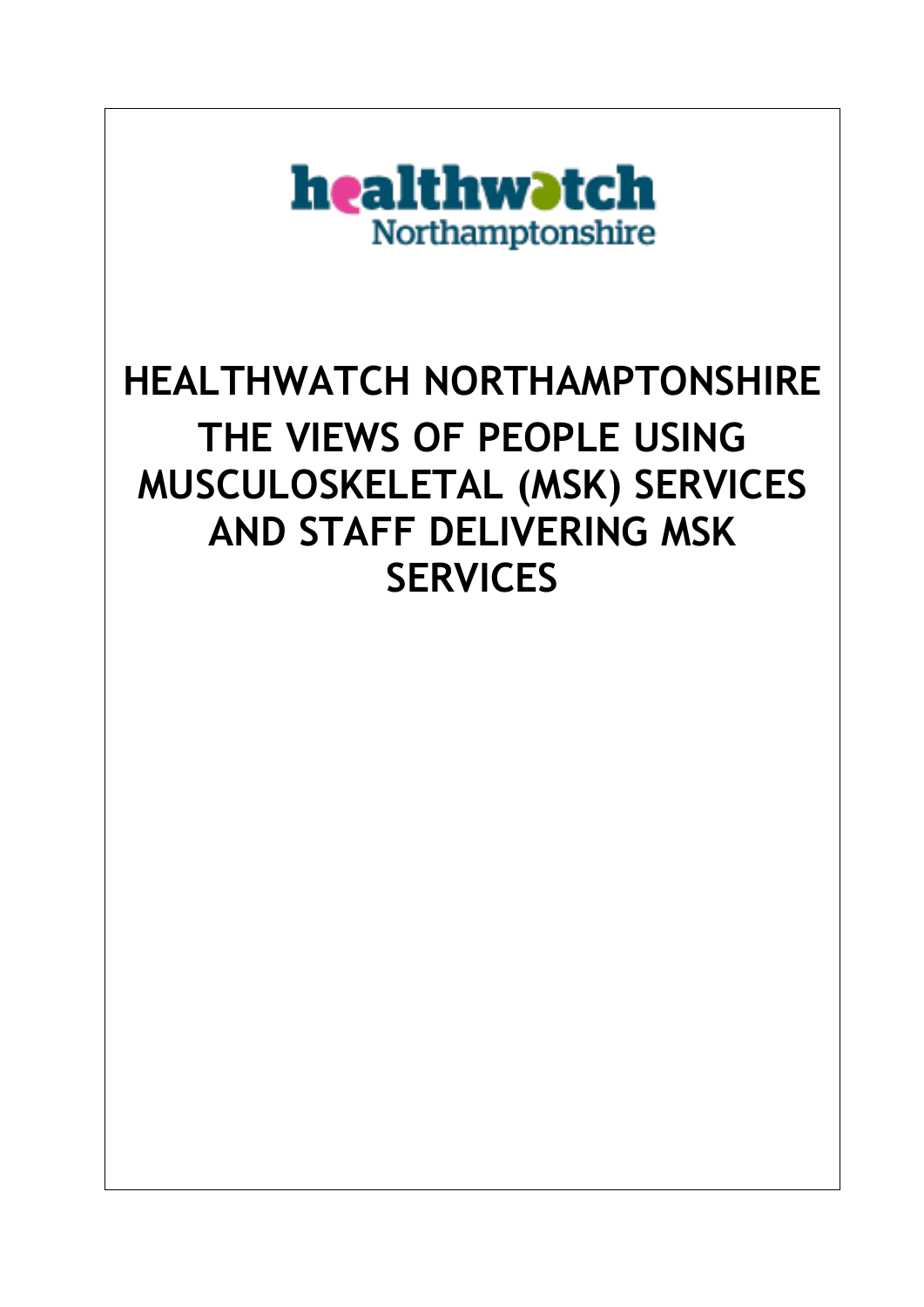

#### **CONTENTS:**

| 1 | <b>Executive Summary</b>                                                       |                                                                                                                                                                                                                                                                                                                                                                                                                                                                                                                          | 3                       |
|---|--------------------------------------------------------------------------------|--------------------------------------------------------------------------------------------------------------------------------------------------------------------------------------------------------------------------------------------------------------------------------------------------------------------------------------------------------------------------------------------------------------------------------------------------------------------------------------------------------------------------|-------------------------|
| 2 |                                                                                | Introduction and Background                                                                                                                                                                                                                                                                                                                                                                                                                                                                                              | $\overline{\mathbf{4}}$ |
| 3 |                                                                                | The Proposal                                                                                                                                                                                                                                                                                                                                                                                                                                                                                                             | 5                       |
| 4 | Process                                                                        |                                                                                                                                                                                                                                                                                                                                                                                                                                                                                                                          | 5                       |
| 5 | Findings                                                                       |                                                                                                                                                                                                                                                                                                                                                                                                                                                                                                                          | 6                       |
|   | Additional information:<br>Gender:<br>Age:<br>Employment status:<br>Ethnicity: | Question 1 - Referral to Service<br>Question 2 - First appointment<br>Question 3 - Follow-up appointment<br>Question 4 - Services used<br>Question 5 - Part of body being treated<br>Question 6 - Improvements as a result of treatment<br>Question 7 - Your needs<br>Question 8 - Able to ask questions?<br>Question 9 - Care decisions<br>Question 10- Raising concerns?<br>Question 11 - Clinical communication<br>Question 12 - Improvements<br>Question 13 - Things being done well<br>Question 14 - Other comments |                         |
| 7 | Conclusions                                                                    |                                                                                                                                                                                                                                                                                                                                                                                                                                                                                                                          | $12 \ \mathrm{$         |
|   | <b>APPENDICES</b>                                                              |                                                                                                                                                                                                                                                                                                                                                                                                                                                                                                                          |                         |
|   |                                                                                | Appendix 1:                                                                                                                                                                                                                                                                                                                                                                                                                                                                                                              | 13                      |
|   |                                                                                | <b>Comments gathered</b><br><b>Patients</b><br>Managers and staff                                                                                                                                                                                                                                                                                                                                                                                                                                                        |                         |
|   |                                                                                | <b>Appendix 2</b>                                                                                                                                                                                                                                                                                                                                                                                                                                                                                                        | 16                      |
|   |                                                                                | <b>Questionnaire for patients</b><br><b>Questionnaire for staff</b>                                                                                                                                                                                                                                                                                                                                                                                                                                                      |                         |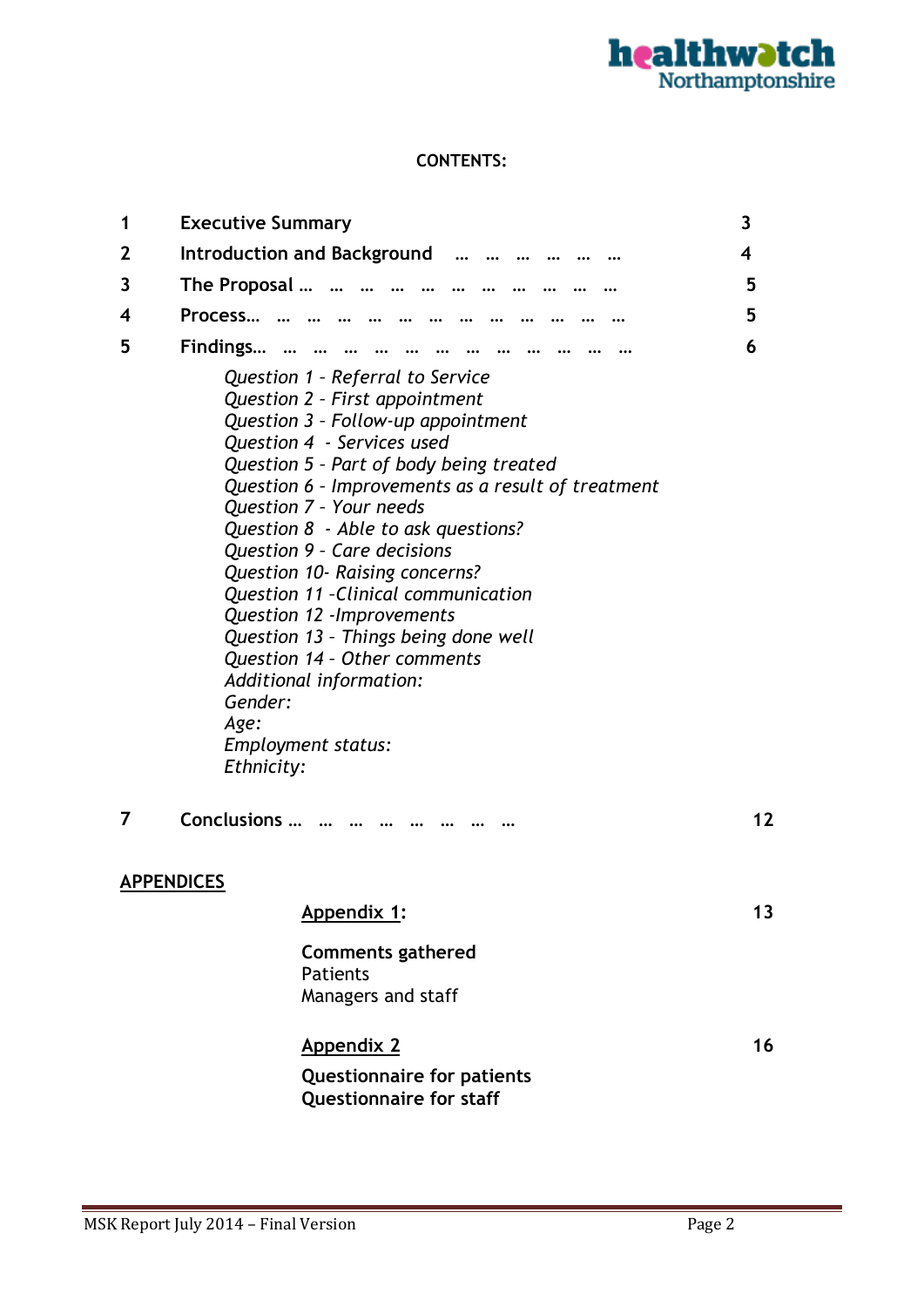

# **Executive Summary**

**Background to this report:** MSK stands for Musculoskeletal and refers to the muscles, bones, joints, tendons and ligaments and associated tissue which make our bodies move and work. The NHS locally wants to review and improve healthcare provision. Healthwatch Northamptonshire is the independent champion of local people who use health and social care services. Working in partnership with the local NHS, we wanted to find out what patients and staff thought of current services and how they could be improved.

165 people using MSK services across Northamptonshire were interviewed and 35 clinical staff during April 2014.

#### **Key findings:**

The top three responses by patients on positive comments about MSK services were:

- Clinical staff and good rapport with patients 92% of patients said they felt able to ask questions about their condition and felt listened to by their clinician. 86% felt that they were involved in decisions about their care
- Text appointment reminders
- The quality of care and treatment received

The top three responses by patients on how services could be improved:

#### **Waiting times: for both first appointments, follow up appointments and at the clinic**s:

- Waiting times for first appointment varied from 1 day to 7 months (at the pain clinic) and the average waiting time for a follow up appointment was 4 to 6 weeks.
- Patients told us about clinic waiting times of up to 2 hours and the lack of receptionist services at a number of sites.
- The impact of waiting times on people's lives is significant. 17% of people surveyed were on sick leave due to their condition (this may have been because of an elective procedure or an accident). A further 14% stated they were in pain but had no choice but to continue to work.

#### **Communication between departments/GPs/Consultants :**

- Nearly 50% of patients using more than one clinical service were frustrated at perceived poor communication between departments, particularly where treatment involved using services in another County
- Communication between departments and the reported lack of knowledge by the Patient Contact Centre are raised as concerns both by patients and clinical staff.

**Cancelled appointments** and not being given information as to why.

Staff highlighted good quality of care, good team working with diverse range of clinical skills and access to extended scope practitioners. Staff concerns included waiting times,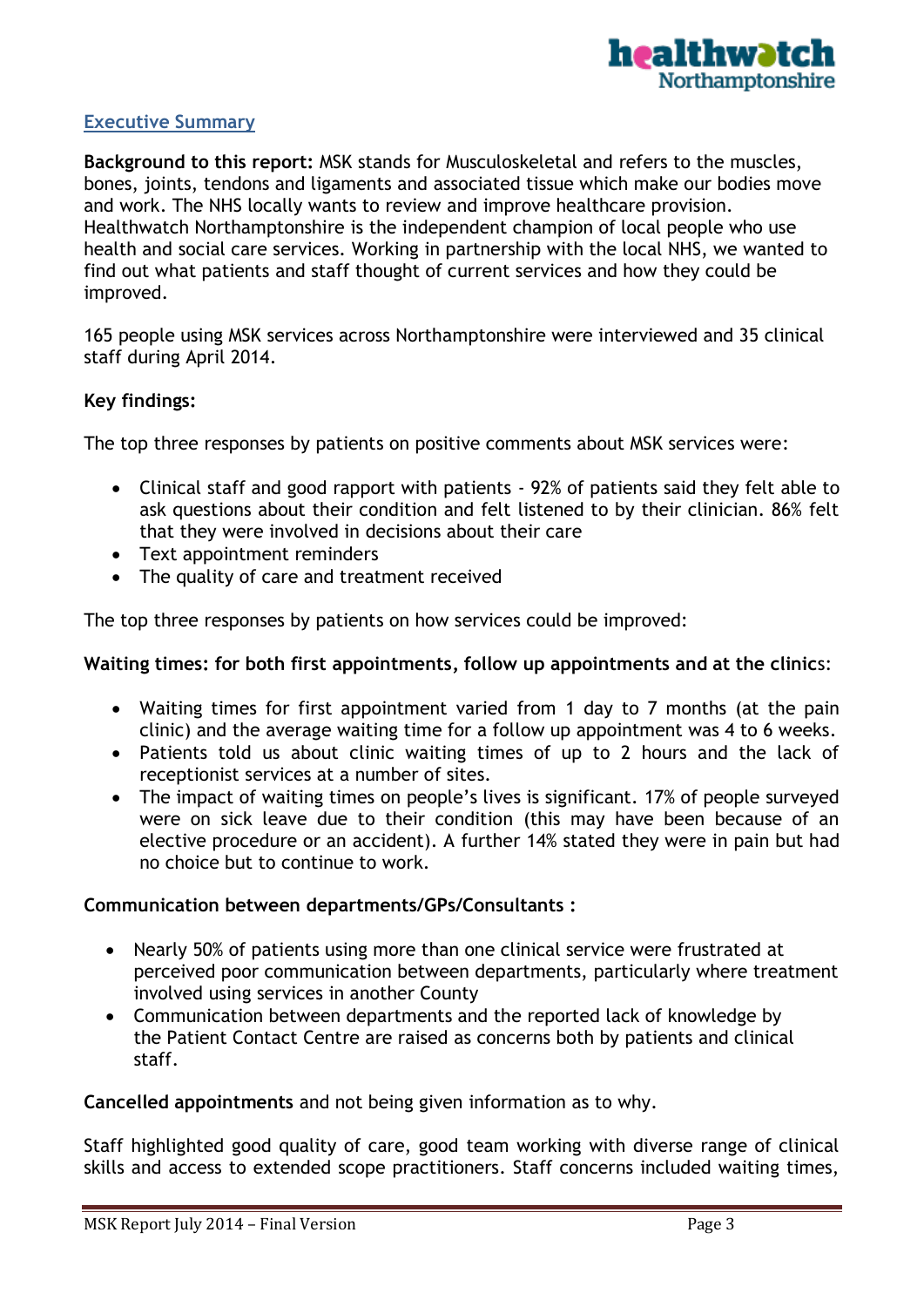

the referral system, the need for admin/receptionists and access to psychology. Staff recommended GPs (family doctors) should be given clearer referral criteria guidelines to avoid inappropriate referrals which take up time.

#### **Recommendations:**

- Referral criteria should be reviewed in consultation with local patients and patient organisations, such as Arthritis Care and the British Society for Rheumatology, and evidence based best practice followed
- Waiting times for appointments and in clinics should be reviewed and reduced this is likely to mean an investment of resources to run more clinics
- Consideration should be given to receptionists/additional admin staff at clinic sites
- Communication arrangements between clinical staff and departments, including out of County services, should be reviewed and improved
- Targets should be set to reduce the number of cancelled appointments
- If appointments are cancelled, patients should be clearly informed of the reasons for cancellation
- The CCGs should provide clarification on the next steps for MSK services and the overlap with current work by clinicians which is reviewing Rheumatology and Trauma & Orthopaedic service provision in the County.

#### **2. Introduction and Background**

The Musculoskeletal (MSK) Working Group was formed by Nene Clinical Commissioning Group (CCG) in association with Corby Clinical Commissioning Group in October 2013. The CCGs plan and buy health services on behalf of the majority of the population in Northamptonshire. The purpose of the MSK working group is to bring together people with clinical knowledge and MSK experience to understand the current pattern of care in order to deliver improvements.

The following MSK services are available for patients with musculoskeletal conditions:

| The treatment or management of physical disability,            |
|----------------------------------------------------------------|
| malfunction or pain by physical techniques such as manual      |
| therapy, exercise and self-management advice.                  |
| The use of productive or creative activity in the treatment or |
| rehabilitation of physically or emotionally disabled people.   |
| The branch of medicine that deals with the prevention or       |
| correction of injuries or disorders of the skeletal system and |
| associated muscles, joints, and ligaments                      |
| The medical science that deals with the study and treatment    |
| of rheumatic diseases, such as arthritis.                      |
| The branch of medicine that deals with the diagnosis,          |
|                                                                |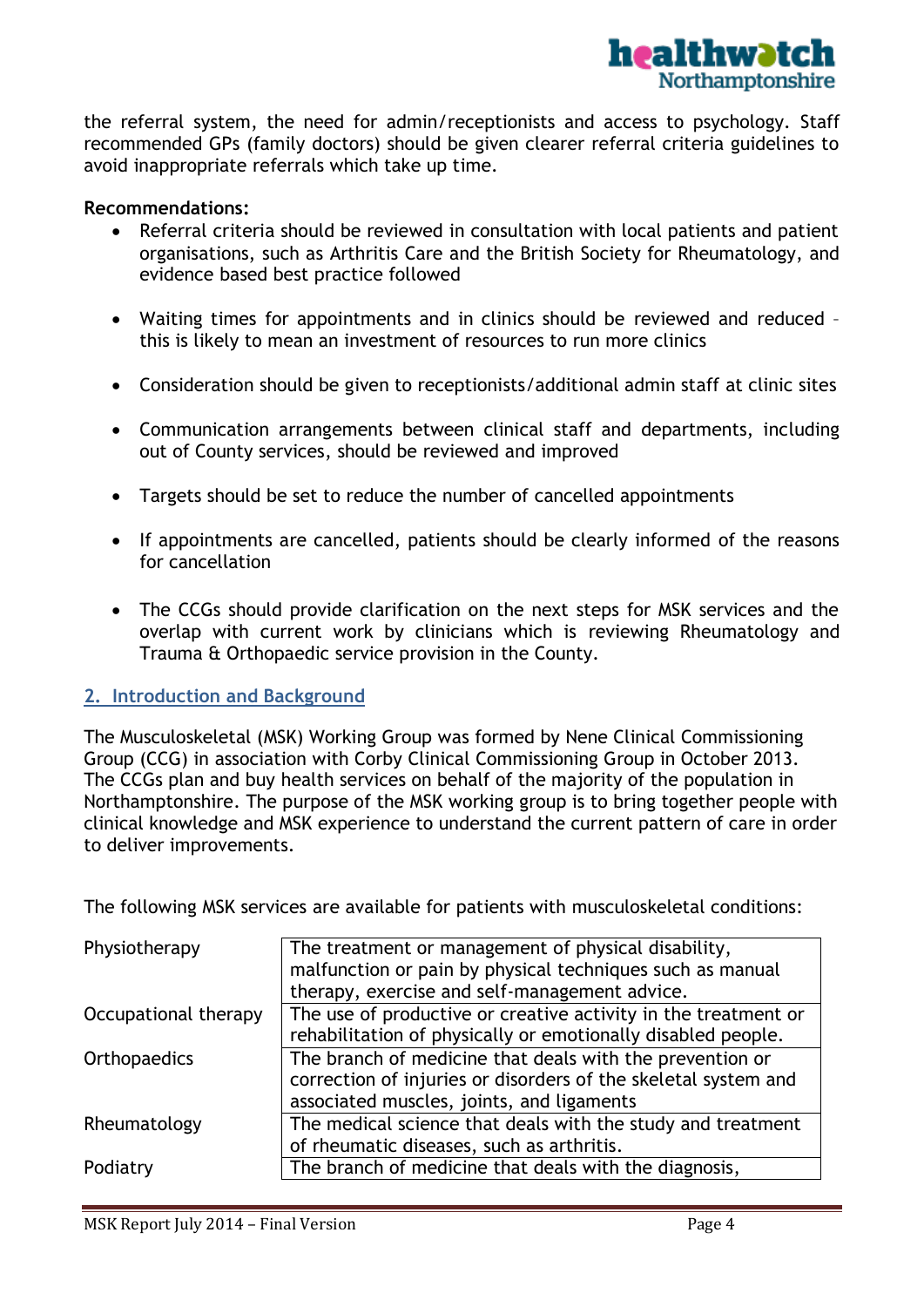

treatment, and prevention of diseases of the human foot Pain Clinic  $\boxed{\overline{\mathsf{A}}\xspace}$  Clinic that specializes in techniques of long-term pain relief, including acupuncture and transcutaneous electrical nerve stimulation (**TENS)**

200 people gave us their views - 165 patients, including 66 people attending first-time appointments and 35 clinical staff members.

The MSK Working group was formed by Nene Clinical Commissioning Group (CCG) and Corby Clinical Commissioning Group(CCG), following an early stakeholder event held in September 2013 where interested clinicians and providers expressed an interest in continuing to shape the work already in place. The purpose of the group is to bring together people with clinical knowledge and MSK experience to discuss current pathway issues and help to shape a future, improved model of care. The group has met monthly since November 2013 with a view to complete the initial stages by June 2014. The options for commissioning the whole MSK planned care pathway will then be drawn up by Nene CCG and Corby CCG.

Healthwatch Northamptonshire felt it was important to make sure the views of the general public, and the staff who treat them on a daily basis, were taken into account as the Working group was made up mainly of clinicians. The MSK working group is made up mainly of clinicians and NHS/private sector managers, together with two Healthwatch representatives both with direct experience of MSK services. This was supported by the CCG who advised on the survey design. A full report of the survey will be submitted to the working group and published together with a response from the CCGs about how they will respond to the recommendations in this report.

The clinics chosen for inclusion in this project are all part of the NHS services offered in Northamptonshire.

Clinics from the following departments were visited: Physiotherapy ( Kettering General Hospital – KGH, Highfield - Northampton, Towcester, Daventry, Isebrook – Wellingborough, Nene Park - Irthlingborough, Corby ) Podiatry (KGH) Rheumatology ( KGH & NGH), Orthopaedics and Fracture Clinics (KGH & NGH), Pain Management Clinic(KGH & NGH)

Healthwatch Authorised Representatives who carried out the survey have attended relevant "Enter and View" training and received an enhanced Disclosure and Barring Service (DBS) check (formerly known as Criminal Records checks).

Healthwatch Northamptonshire would like to thank all those who took part, in order to give a rounded picture of the present way MSK services are carried out from the patients' point of view. The interviews conducted were with a relatively small proportion of people using MSK services and staff but provide important insights which we hope will inform the improvement of services.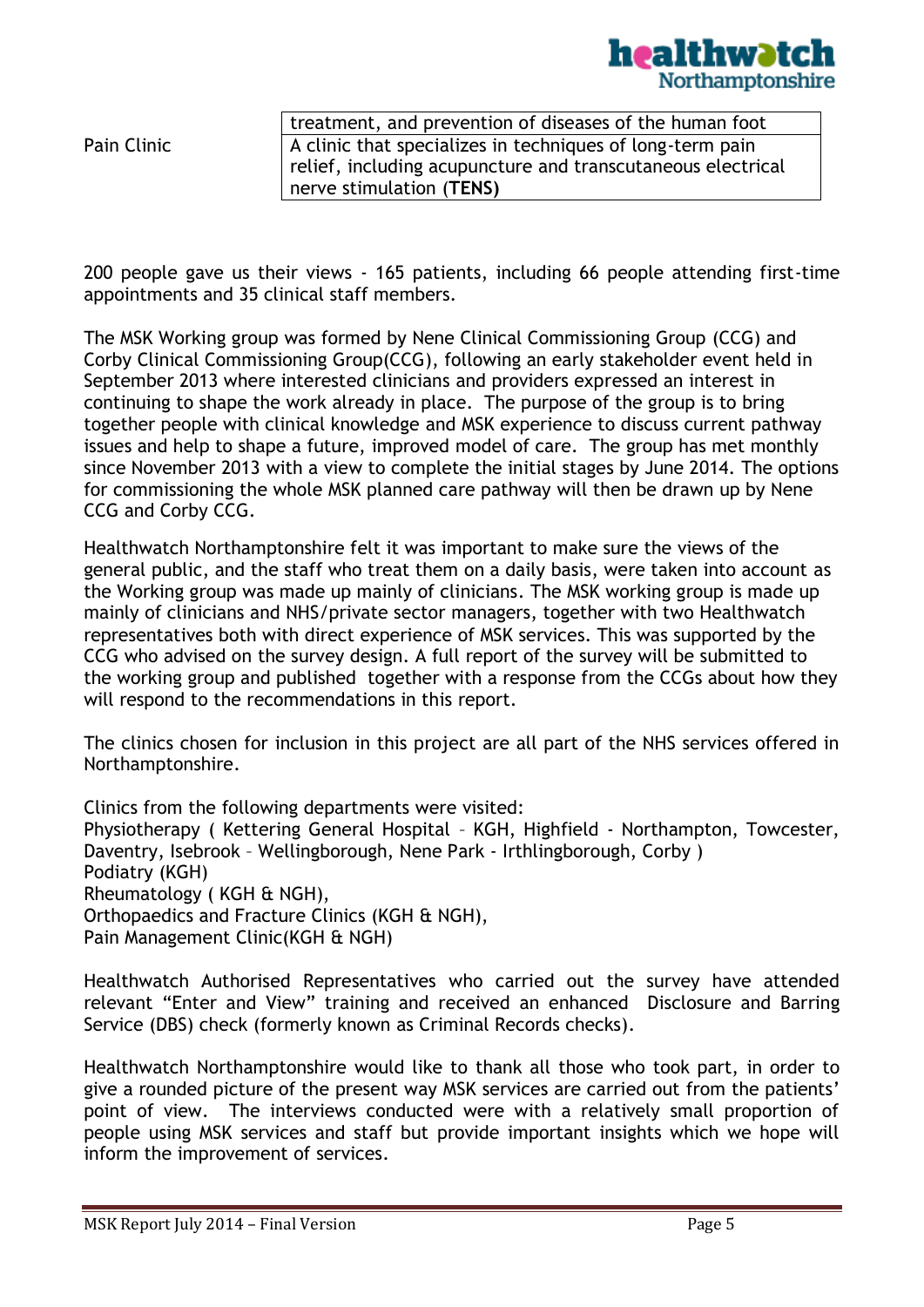

# **3. The Proposal**

**Healthwatch Northamptonshire** offered to provide an analysis of the present musculoskeletal services and recommendations in order to assist Nene Commissioning in their quest to redesign the MSK Services in Northamptonshire.

The proposal is split into two sections

- **a. Gathering the data**
- **b. Analysis of the data**

In order to understand the full picture of the quality of the present service it is important to collect data from all perspectives as each has an important impact on how the service should function:

#### **Patients**

**Clinical and clinic administration staff**

(GPs have been contacted directly by Nene Commissioning)

**Questionnaires**

- **Questionnaire for patients** this was conducted both by face to face interviews and copies left at the various providers for a two week period.
- **Questionnaire for staff** this was conducted by face to face interviews and copies left with the various providers for a two week limit.
- $\bullet$

#### **4. Process**

Visits were carried out by trained Healthwatch staff and volunteers to clinics around the county looking at the patient experience. The training consists of a full day awareness course run by a qualified professional. All support staff and trained volunteers have been DBS checked before being allowed to participate in any contact with people in NHS settings.

The questionnaire was discussed at length with Nene C.C.G. It contains 14 questions relating to the services the patient is receiving.

#### **5. Findings**

#### **Patient Questionnaire:**

The findings have been categorised and based on fourteen questions. Questions 7 to 10 were answered by patients who have visited the service before:

|                | <b>Questions</b>                             |  |
|----------------|----------------------------------------------|--|
| Q <sub>1</sub> | Referral to the service:                     |  |
|                | GP                                           |  |
|                | Self-referral                                |  |
|                | Consultant                                   |  |
|                | Other                                        |  |
| Q <sub>2</sub> | How long did you have to wait for your first |  |
|                | appointment?                                 |  |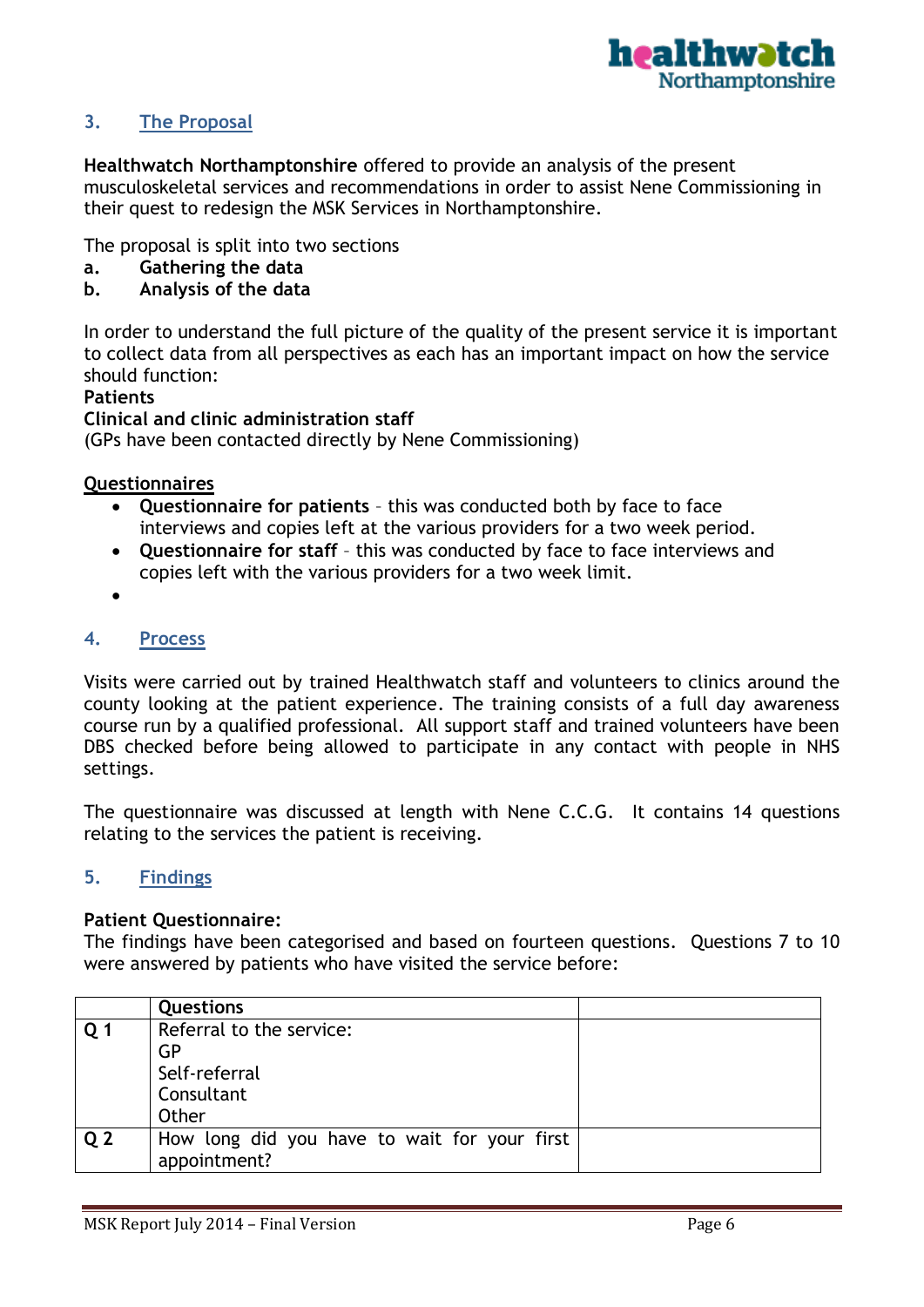

| $\overline{Q}$ 3  | Time/follow up /second appointment                                                                                                                                             |  |
|-------------------|--------------------------------------------------------------------------------------------------------------------------------------------------------------------------------|--|
| Q <sub>4</sub>    | Which services have you (or the person you are a<br>carer for) experienced for your musculoskeletal<br>condition?                                                              |  |
| Q <sub>5</sub>    | Which part of your body is being treated?                                                                                                                                      |  |
| Q <sub>6</sub>    | Have you seen any of the following as a result of<br>the services you have experienced?                                                                                        |  |
| Q7                | Do you feel the person you saw was able to look<br>after your needs?                                                                                                           |  |
| Q8                | Did you feel able to ask questions about your<br>condition or the treatment suggested?                                                                                         |  |
| Q9                | Do you feel you were involved in the decisions<br>about your care?                                                                                                             |  |
| Q10               | If you raised questions or concerns did you feel<br>listened to by the clinician you saw?                                                                                      |  |
| $\overline{Q11}$  | If you were seen by more than one clinical team,<br>how well did you feel the individual clinics<br>worked together in communicating and working<br>together to care for your? |  |
| Q12               | In what ways do you think musculoskeletal care<br>could be improved given your experience?                                                                                     |  |
| $\overline{Q13}$  | What things are being done well?                                                                                                                                               |  |
| Q14               | Any other comments?                                                                                                                                                            |  |
| Gender:           |                                                                                                                                                                                |  |
| Age group:        |                                                                                                                                                                                |  |
|                   | <b>Employment status:</b>                                                                                                                                                      |  |
| <b>Ethnicity:</b> |                                                                                                                                                                                |  |

#### **Patient Questionnaire:**

165 patients were interviewed across the services, of these 66 were first time appointments.(40%)

#### **Question 1 - Referral to Service**

| Referral to the service:      |     |
|-------------------------------|-----|
| GP                            | 48% |
| Self-referral                 | 18% |
| Consultant                    | 36% |
| Other                         | 8%  |
| Total does not add up to 100% |     |

#### **Question 2**

#### **How long did you have to wait for your first appointment?**

This varied from 1 day (Physiotherapy) to seven months (Pain Clinic). Patients who complained of acute pain appeared to be given earlier appointments, than the patients who didn't complain of acute pain. The main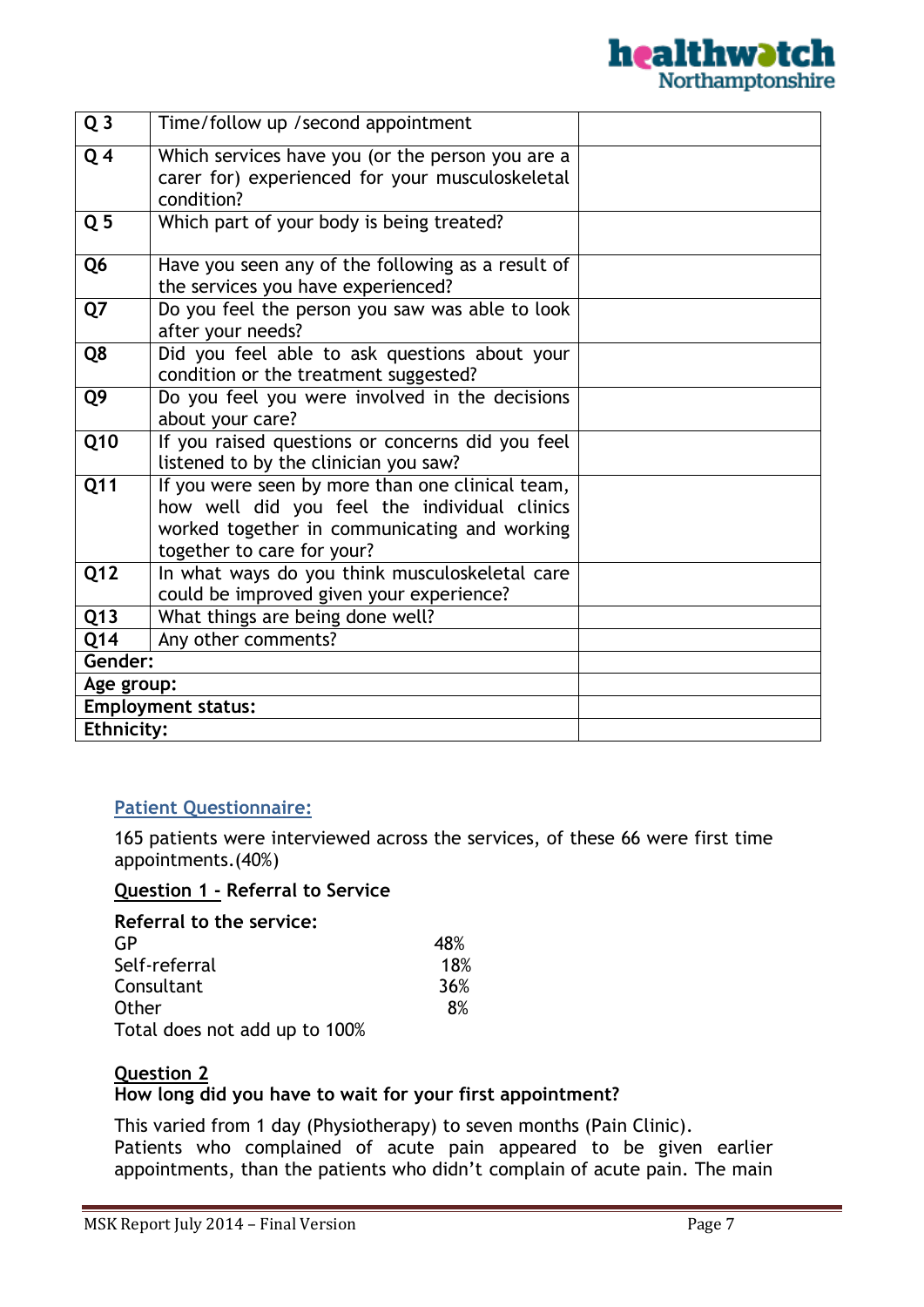

age group of the latter category were women in the 66-75 and 76 – 85 age categories *("well, they are very busy", "I don't want to take up their time – I can cope at the moment*".

# **Question 3**

#### **Time/follow up /second appointment?**

The average time for a follow-up appointment approximately five weeks. This depended on which service was being accessed and whether there was consultant involvement. In the area of South Northamptonshire (Towcester/Daventry) according to clinical staff, physiotherapy follow-up times were shorter (2 -3 weeks) than in Northampton (4 -6 weeks).

#### **Question 4**

#### **Which services have you (or the person you are a carer for) experienced for your musculoskeletal condition?**

(some patients were treated by more than one service therefore total percentages exceed 100%)

| Physiotherapy               | 75% |
|-----------------------------|-----|
| <b>Occupational Therapy</b> | 5%  |
| Podiatry                    | 11% |
| Orthopaedics                | 22% |
| Rheumatology                | 16% |
| Pain Clinic                 | 14% |
| <b>Specialist GP Clinic</b> | 4%  |
| Other                       |     |
| Please specify:             |     |

#### **Question 5**

#### **Which part of your body is being treated?**

(percentages do not add up to 100% as some patients were being treated for more than one area)

| Back or neck                        | 32% |
|-------------------------------------|-----|
| Foot or ankle                       | 32% |
| Upper limb (hands, shoulders, arms) | 25% |
| Hip                                 | 10% |
| Knee                                | 20% |
| Other:                              | 8%  |
| Specify: Head/pelvis/All over       | 5%  |
|                                     |     |

# **Question 6**

**Have you seen any of the following as a result of the MSK services you have received?**

| Pain relief or pain control                    | 70% |
|------------------------------------------------|-----|
| Improved function                              | 75% |
| Improved range of movement in joint<br>or limb | 75% |
| Medication                                     | .5% |
|                                                |     |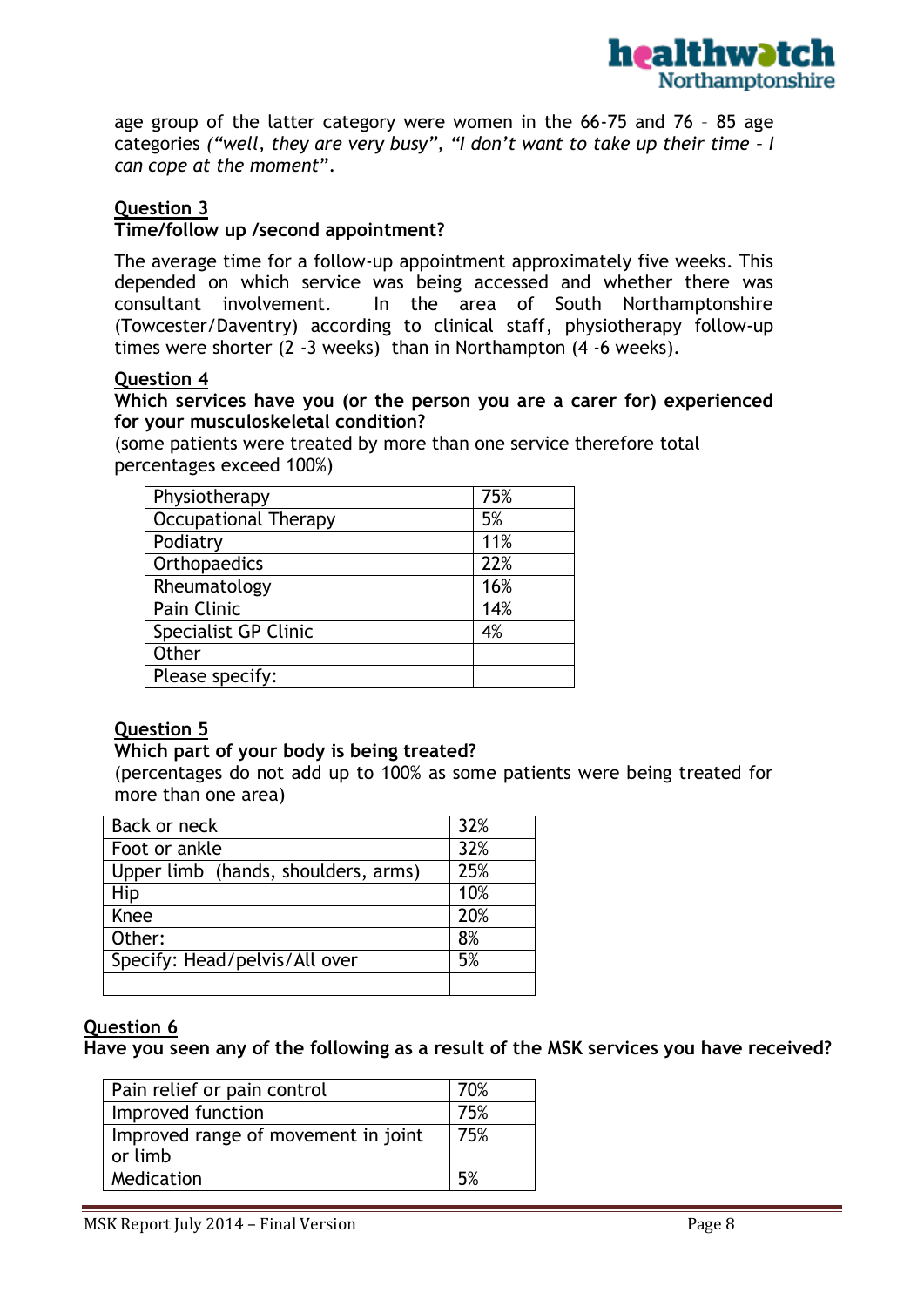

| Advice and information on how to | 100% |
|----------------------------------|------|
| manage your condition            |      |
| None of the above                | 23%  |
| Other - please specify:          |      |

Whilst information and advice was given to all patients, 23% felt that there had been no improvement in their condition after a number of sessions, but some continued with the treatment in the hope it might eventually help whilst others would have liked to have been given the option of alternatives on the NHS such as chiropractic/osteopathy/ reflexology etc. Acupuncture had been offered to some patients, but appointments for the pain management clinic could take months. The shortest waiting time (a consultant request) was 4 weeks. The average waiting time patients to the pain clinic was 2.95 months.

# **Question 7**

#### **Do you feel the person you saw was able to look after your needs?**

92% of the 99 patients who answered the question (first time appointment patients did not answer) felt that the clinician was able to look after their needs, 8% felt that the staff member was not well enough qualified or they were unsympathetic.

# **Question 8**

# **Did you feel able to ask questions about your condition or the treatment suggested?**

92% of the 99 patients who answered the question (first time appointment patients did not answer) felt that they were able to ask questions about their condition.

# **Question 9**

#### **Do you feel you were involved in decisions about your care?**

86% of patients of the 99 who answered the question (first time appointment patients did not answer) felt they were involved in decisions about their care. 10% said they were happy with the professional's decision on their care. 4% felt they had not been involved.

#### **Question 10**

# **If you raised questions or concerns did you feel listened to by the clinician you saw?**

92% of the 99 patients who answered the question (first time appointment patients did not answer) felt they were able to raise questions of concerns. 8% did not feel listened to.

# **Question 11**

**If you were seen by more than one clinical team (i.e. a different hospital or clinic), how well did you feel the individual clinics worked together in communicating and working together to care for you**?

Of the patients who had been involved with more than one clinical team, 56% were happy/ very happy with the way the clinics had worked together, but 44% were very disappointed and frustrated at the lack of communication between the departments. The problems highlighted included lost patient notes, appointments not booked and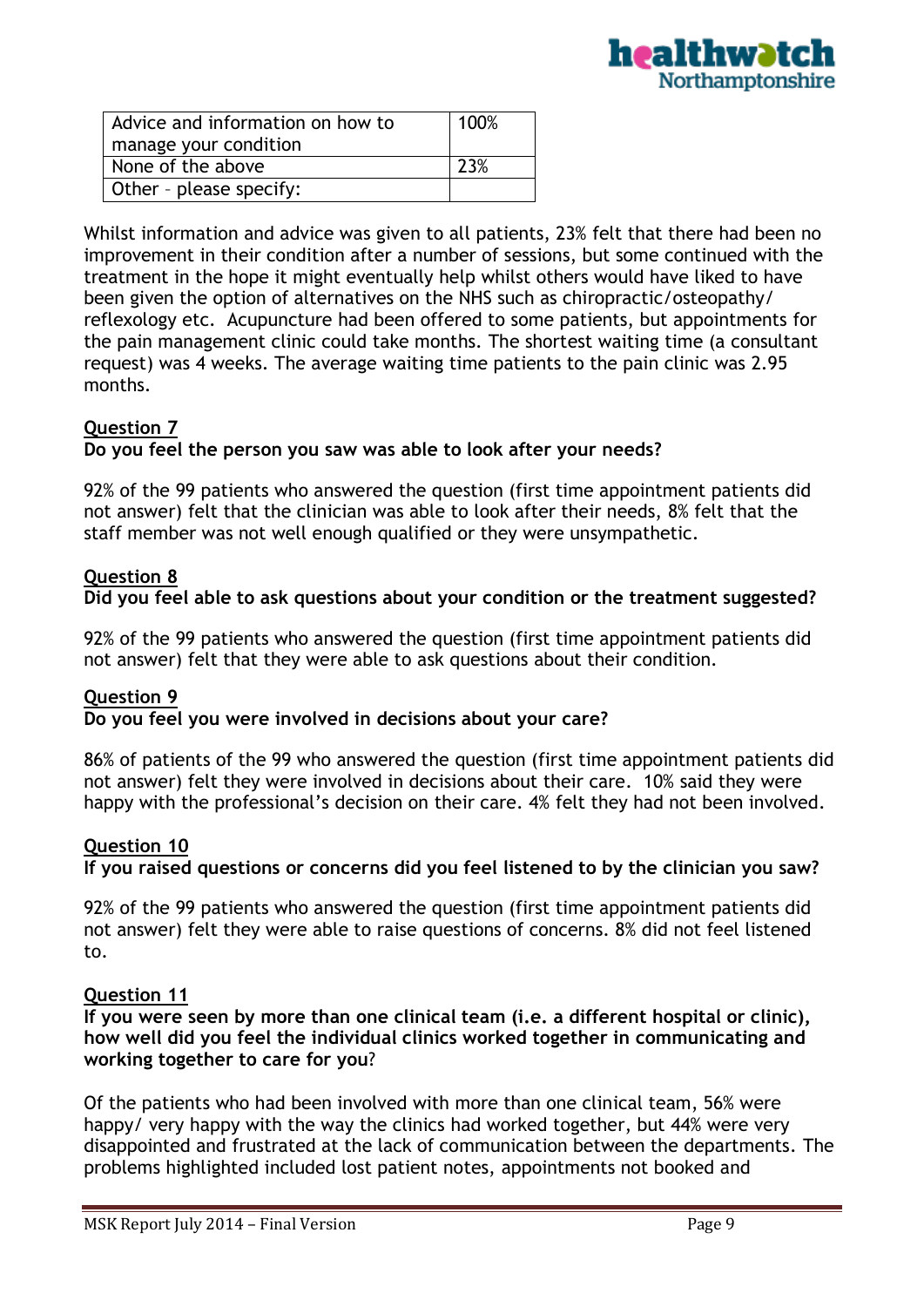

information not transferred. The concerns were mainly in orthopaedic and rheumatology when cross boundary treatment is carried out.

# **Question 12**

# **In what ways do you think musculoskeletal care could be improved given your experience?**

The top three responses to this question are:

- 1. Waiting times for both first appointment and follow-ups The Patient Contact Centre
- 2. Communication between departments/GPs/Consultants
- 3. Cancelled appointments and not being given information as to why

#### **Question 13 What things are being done well?**

The top three responses are:

- 1. The clinical staff their attitude
- 2. Text reminders a good idea
- 3. The treatment

#### **Question 14**

Comments are shown in Appendix 1

#### **Additional information:**

**Gender:** Male: .. 33% Female: ..67%

#### **Age category:**

| Age group             | %  |
|-----------------------|----|
| a. $16-3\overline{5}$ | 12 |
| $b. .36 - 45$         | 17 |
| $c. .46 - 55$         | 28 |
| $d.56 - 65$           | 23 |
| $e.66 - 75$           | 14 |
| $f. .76 - 85$         | 6  |
| $g. 85+$              | Π  |

#### **Employment Status:**

|                                       | $\%$ |
|---------------------------------------|------|
| a. Employed and at work/self employed | 42   |
| b. On sick leave due to condition     | 17   |
| c. Unemployed                         | 11   |
| d. Retired                            | 21   |
| e. Student in full time education     |      |
| f. Full-time care/mother              | 8    |
| g. Other                              |      |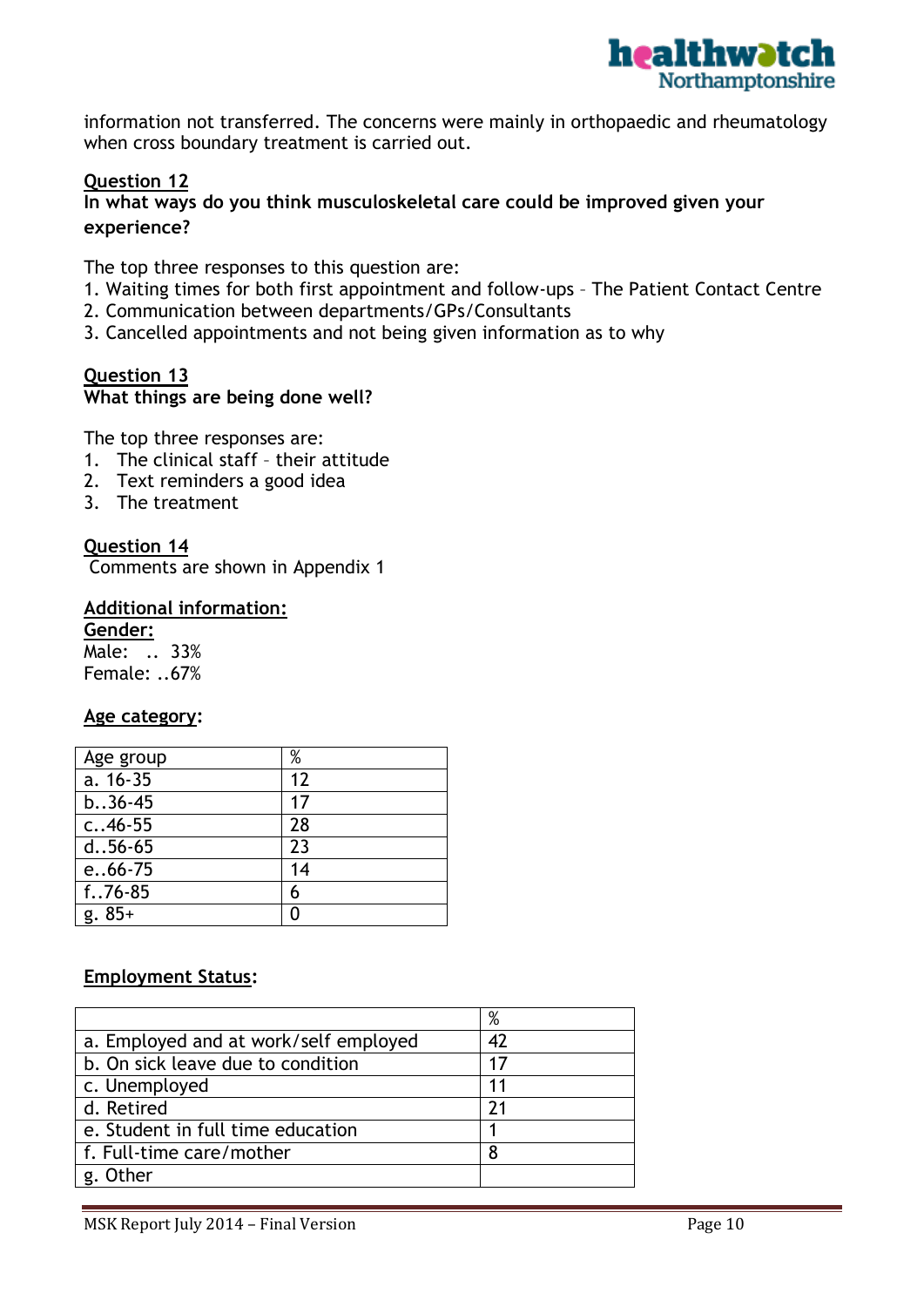

# **Ethnicity:**

Of the patients seen 94% were white European, 4% of Asian origin and 2% African origin.

#### **Feedback from clinical staff**

#### **1. Which service do you work for?**

| Service                     | %  |
|-----------------------------|----|
| Physiotherapy               | 76 |
| <b>Occupational Therapy</b> | 3  |
| Orthopaedics                | 3  |
| Rheumatology                | 6  |
| Pain Clinic                 | g  |
| Podiatry                    | 3  |
| Other - please specify:     |    |

**Male: 25% Female: 75%**

#### **2. How many patients do you see each week?**

A number of staff are part time, so based on full time equivalent (FTE) the average number of people seen weekly by each FTE is 56.

#### **3. Referral: What percentage of patients are referred by**:

These have been averaged out across the different services:

| GP:                    | 53% |
|------------------------|-----|
| Specialist/consultant: | 32% |
| Self-referral:         | 15% |

#### **4. What areas of your service do you think are good?**

The main areas considered by staff to be good are:

- High quality of care
- Good team working within each department
- Access to Extended Scope Practitioners (ESP) An ESP is an expert health professional who has extended their practice and skills in a specialised clinical area
- Diverse skill of clinicians.

#### **5. What do you think could be improved?**

Improvements needed: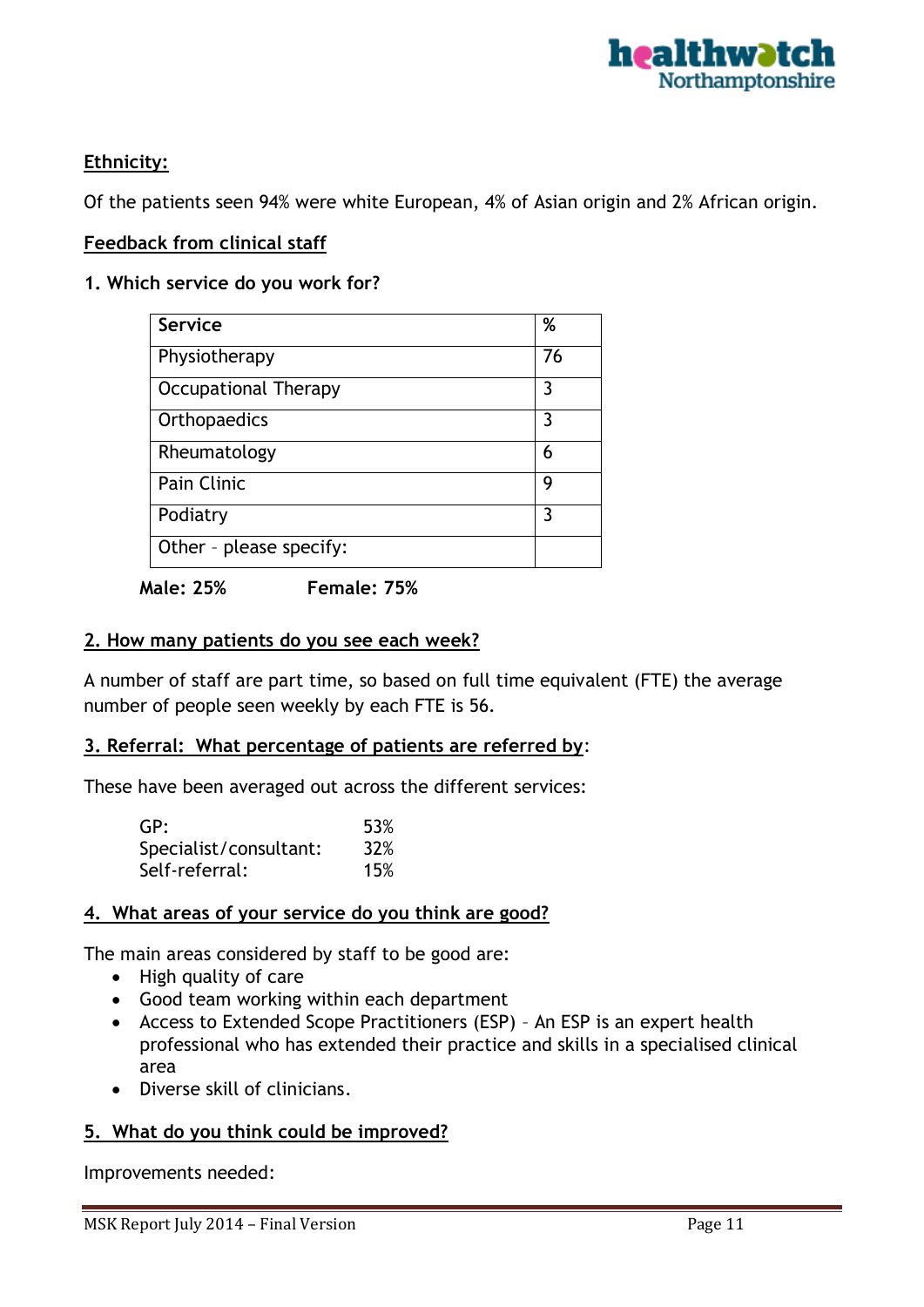

- Referral system
- Clearer guidelines for GPs etc of referral criteria to avoid poor referrals
- Waiting lists for appointments (this varies around the county)
- Waiting times between first appointment and follow-up
- More admin support
- More receptionists required
- Access to psychology

Comments regarding both good areas of service and where improvements could be made are found in Appendix 1.

#### **6. Conclusions/Recommendations**

Clinical staff were praised for their work ethic and rapport with the patient, but the process of making the appointment was criticised by both patient and staff. It was also noted that there is inconsistency around the county regarding length of waiting times for first appointment/follow-up appointments, especially in physiotherapy.

Patients who had been referred by a consultant have had varied experiences. Over 40% found there were problems with communication leading to lengthy delays for appointments and information not being passed on or lost; the main area of concern being cross-boundary situations (where part of a patient's treatment takes place in another county e.g. Oxford). Over 50% had good experiences.

The visits also included talking to staff and asking them to fill in a short questionnaire and their responses have been reported in Appendix 1.

Some clinical staff and their services felt they were undervalued and could offer an improved service, (such as more clinics/extra staff bringing down waiting times) with additional support from the commissioners.

Communication is the key to where improvements should be made within the musculoskeletal pathway:

- a simpler appointments system
- better IT information, including contact numbers
- better contact between all parties where cross boundary services are used
- making sure that the patients' journey is seamless.

#### Appendices

#### **Appendix 1**

#### **Comments gathered from patients Staff & Treatment:**

- The whole experience has been really good
- The physio I have seen has been brilliant and things are improving well
- The rheumatology nurse has been so understanding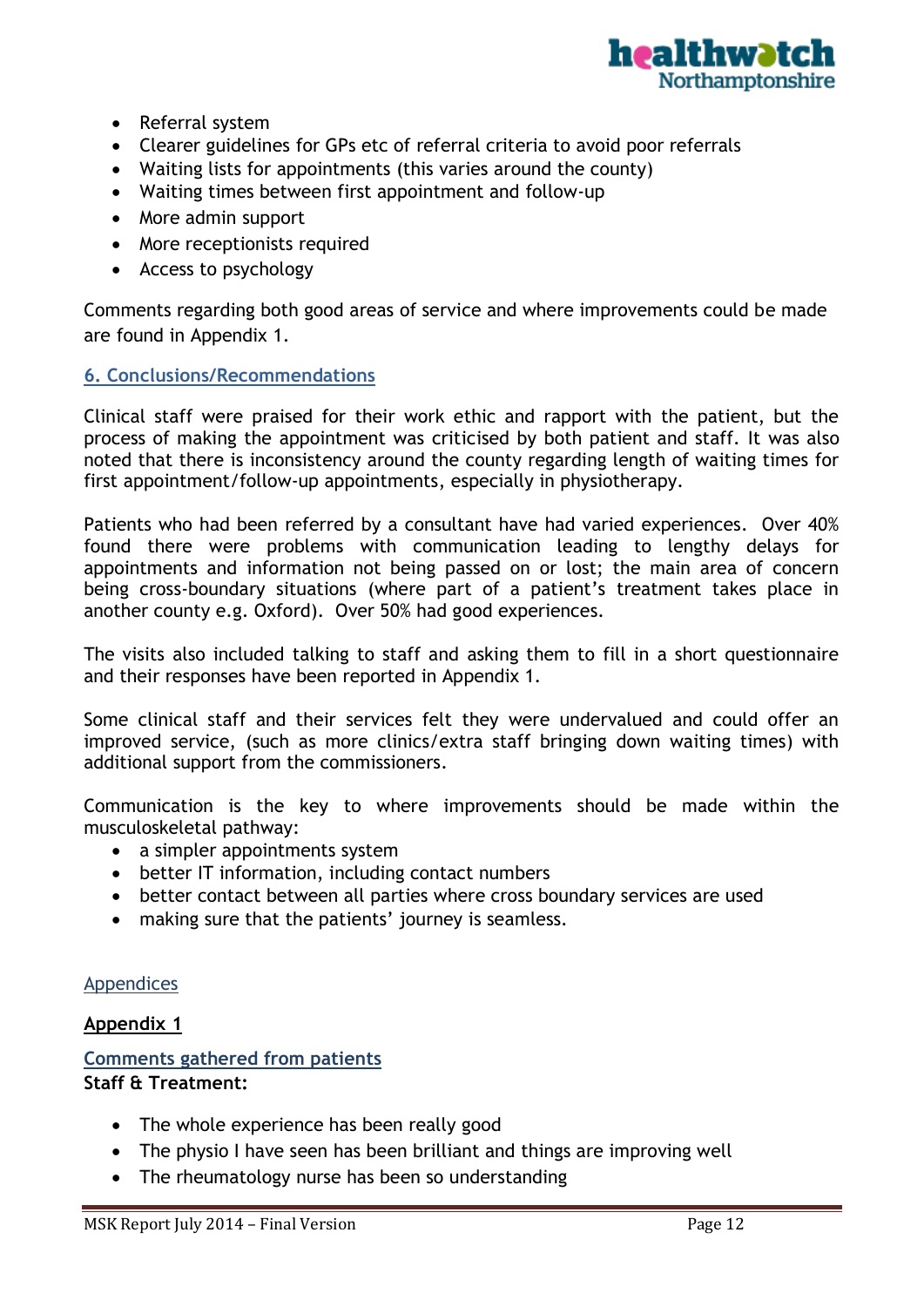

- Wonderful physio no complaints at all everything going well.
- Have been given the option of attending a class (knee) really helpful
- Feel motivated by physio staff
- The classes I attend have a personal touch really good
- Would like to see alternative treatments offered other than acupuncture
- Getting relief from the treatment they are doing what they can
- Really like the fact that I am sent a text reminder for my appointment
- Wellingborough is such a good centre and free parking!
- Patient relationship with staff exceptionally good non-threatening
- All working well
- Exercises need explaining better
- Twice now there was no strapping available the departments need to be fully equipped at all times.
- The patient care is very good

# **Appointments:**

- My appointment has taken weeks to come through I had to wait three weeks to get a doctor's appointment only to be told I should have self referred – I didn't realise I could!
- You need one direct line and one person to take control of the situation there is a total lack of cohesion.
- My appointment (rheum) was at 2.30pm and it is now 3.50pm  $-$  not happy!
- Was referred to Pain Clinic in November (2013) was given an appointment in February which was cancelled – not told why – and it is now April
- Really pleased only took two weeks to get an appointment
- I found it very difficult to change my appointment had to wait a lot longer
- Had real trouble getting through to Patient Contact Centre for an appointment seemed to be permanently engaged
- Appointment system is poor it took five weeks to see a doctor it appears the "urgent" note was missed.
- I have now had two appointments in a row cancelled (rheumatology) worried it might be detrimental to my treatment.
- Came in for an appointment only to be told by physio it had been cancelled wasted journey, money and time off work.

# **Clinical communication:**

- Had my operation in Oxford brilliant but downhill since there seems to be a total lack of communication between the hospitals
- Don't know what happened after my knee replacement the consultant said I should have had a physio appointment very quickly, but I had to wait over a month – I hope this hasn't affected my treatment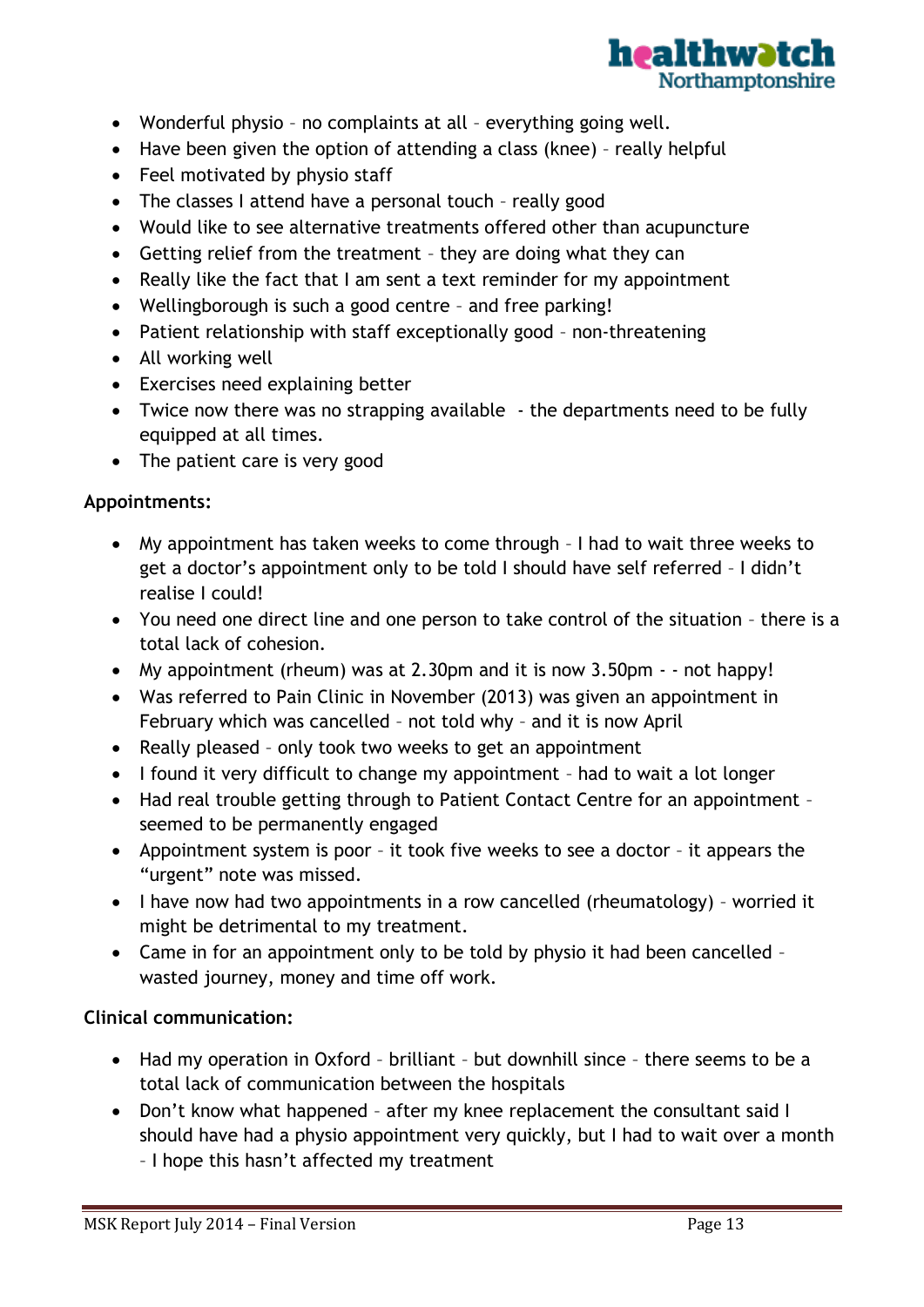

- Was sent by my GP to physio (AQP) –I have a shoulder problem the physio would not treat me as they can only treat back and neck – I've now had to wait 12 weeks for an appointment – GPs need more education!
- GP referred to national back team for a booked phone assessment waited three hours for the phone call
- Cross-boundary working doesn't work!
- More flow between departments is needed no notes re my condition were sent to the physio department which meant the first appointment was wasted discussing what was wrong.

# **Other comments:**

- I feel like I'm going round in circles I'm not getting the right care they're trying but I would like to be offered something different.
- Hand gel dispensers always seem to be empty.
- I got lost trying to find the Rheumatology department (NGH) the signage seem to stop halfway there!
- Contact numbers are really difficult to find
- The NHfT website is a nightmare for finding physiotherapy
- A drinks dispenser would be really good it gets very dry in here
- The car park can be a problem, lack of spaces full of care vans

# **Comments gathered - clinical staff**

#### **Areas of the service you think are good?**

- Clinic times (physiotherapy) therapists begin at 8.00am and finish at 6pm offering a good selection of times for patients.
- Time keeping (physio) appointments times are adhered to as much as possible
- Assessment and treatment of patients
- Alternative treatments Acupuncture/TENs etc
- Physios and podiatrists have ability to refer between each other early
- ESPs (physio) and podiatrists have access to all investigations (bloods/imaging etc) to reduce the load on GPs and consultants
- Telephone follow-ups for reviewing medicines; impact of procedures(PMC)
- Diverse skills of clinicians
- Classes offered to patients
- Ouality of patient care and empathy
- Access to ESPs
- 1:1 rehab service
- Depth of knowledge amongst staff and willingness to share knowledge
- Good customer service

#### **What do you think could be improved?**

- A more efficiently run Patient Contact Centre (PCC)
- A receptionist would be really good!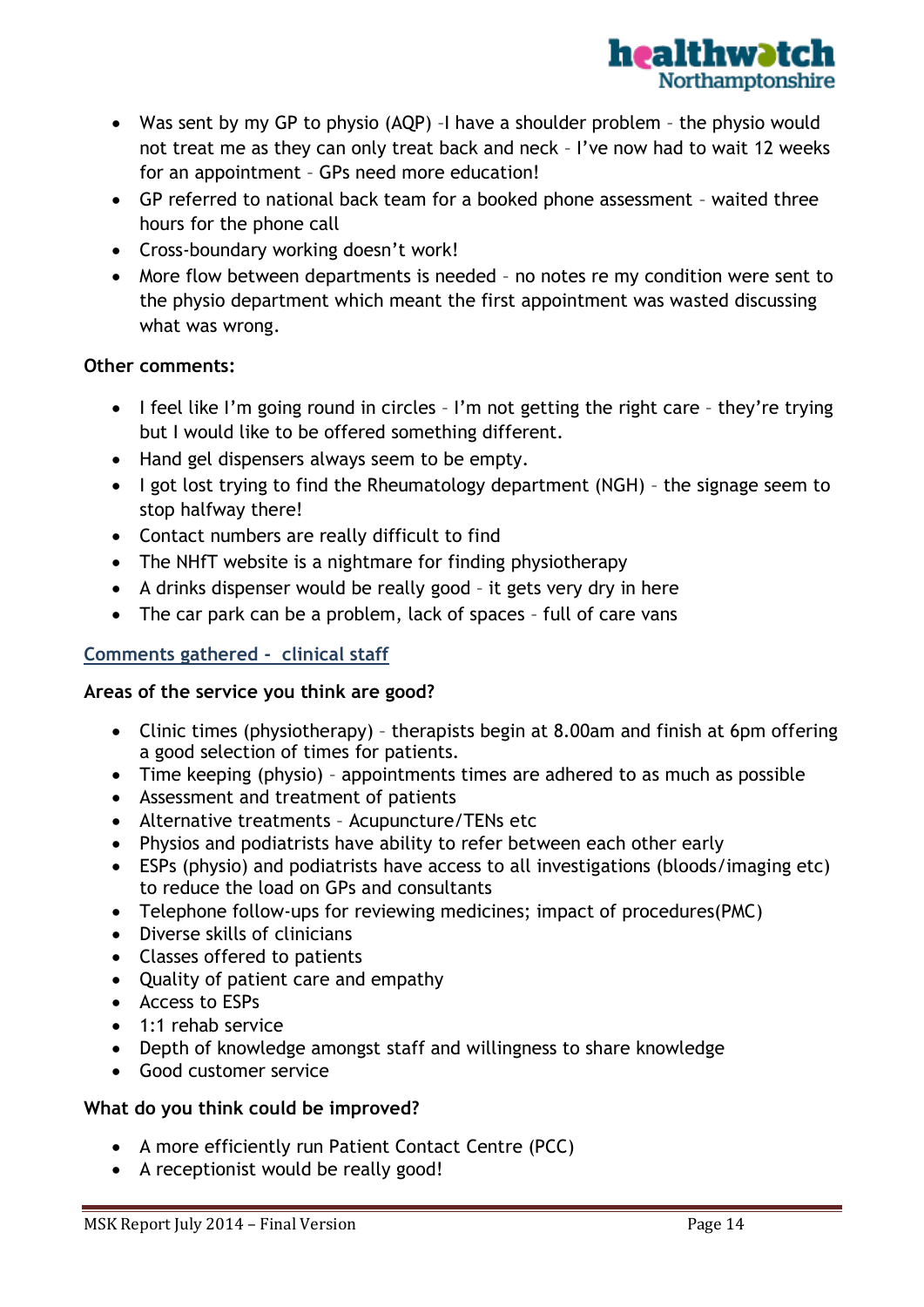

- Referral system routine patients are being seen in urgent slots
- Receptionist/admin support
- Need to urgently reduce waiting time for initial appointments but not at the expense of follow-up times.
- Referral pathway
- Better links with GPs needed consistency
- Provision of orthotics
- The accessibility of extended scope podiatry across the county
- MDT clinics for difficult patients
- Undervalued service (Pain management clinic)
- Staff sickness levels
- Waiting lists
- Improved pathways speed of referral
- Using IT to assist patients online exercises to reduce paper use
- Outcomes too target based and therefore do not consider quality of care of the patient.
- Lack of understanding by PCC when booking appointments too many mistakes
- Need more staff to tackle waiting times and increasing number of patients.
- Inappropriate self- referral
- Appointments should be made by department for department
- More classes
- Pressure more on targets than on quality of service
- Poor notes (sometimes illegible) from consultants so working in the dark wastes appointment time
- IT provision poor accessibility/software
- Daylight in working environment would be good
- Communication!!!!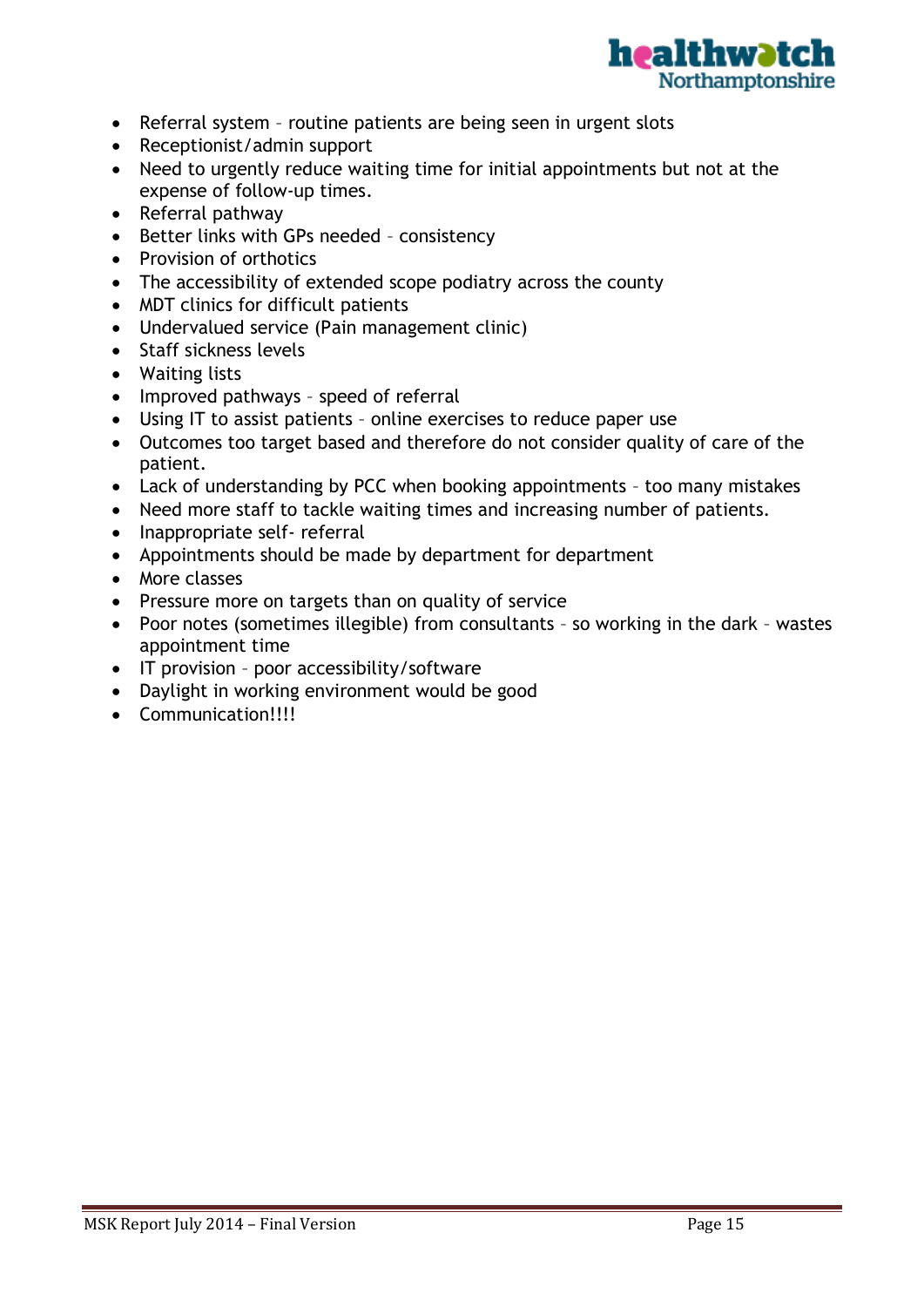

**Appendix 2**

# **Questionnaires**

#### **1.**

# **Patient/Carer questionnaire**

Nene Clinical Commissioning Group and Corby Clinical Commissioning Group are responsible for the majority of the health budget in Northamptonshire. Everyone should get the right treatment, in the right place, at the right time which will help them have longer, healthier lives. One of the areas being looked at is **musculoskeletal care -** this means health conditions that affect your **bones, muscles and joints**. If you have recently experienced care from health professionals for a musculoskeletal condition, we would appreciate your time in completing this questionnaire..

- 1. Referral to the Service? GP/Self referral/Consultant/Other
- 2. How long did you have to wait for your first appointment?
- 3. Waiting time till your second/follow-up appointment?
- 4. Which services have you, or the person you are a carer for, experienced for your musculoskeletal condition? (please tick as appropriate)

| Physiotherapy               |  |
|-----------------------------|--|
| Occupational Therapy        |  |
| Podiatry                    |  |
| Orthopaedics                |  |
| Rheumatology                |  |
| Pain Clinic                 |  |
| <b>Specialist GP Clinic</b> |  |
| Other                       |  |
| Please specify:             |  |

5. Which part of your body is being treated? (please tick as appropriate)

| Back or neck                        |  |
|-------------------------------------|--|
| Foot or ankle                       |  |
| Upper limb (hands, shoulders, arms) |  |
| Hip                                 |  |
| Knee                                |  |
| Other:                              |  |
| Specify:                            |  |
|                                     |  |

6. Have you seen any of the following as a result of the MSK service(s) you've experienced? (please tick as appropriate)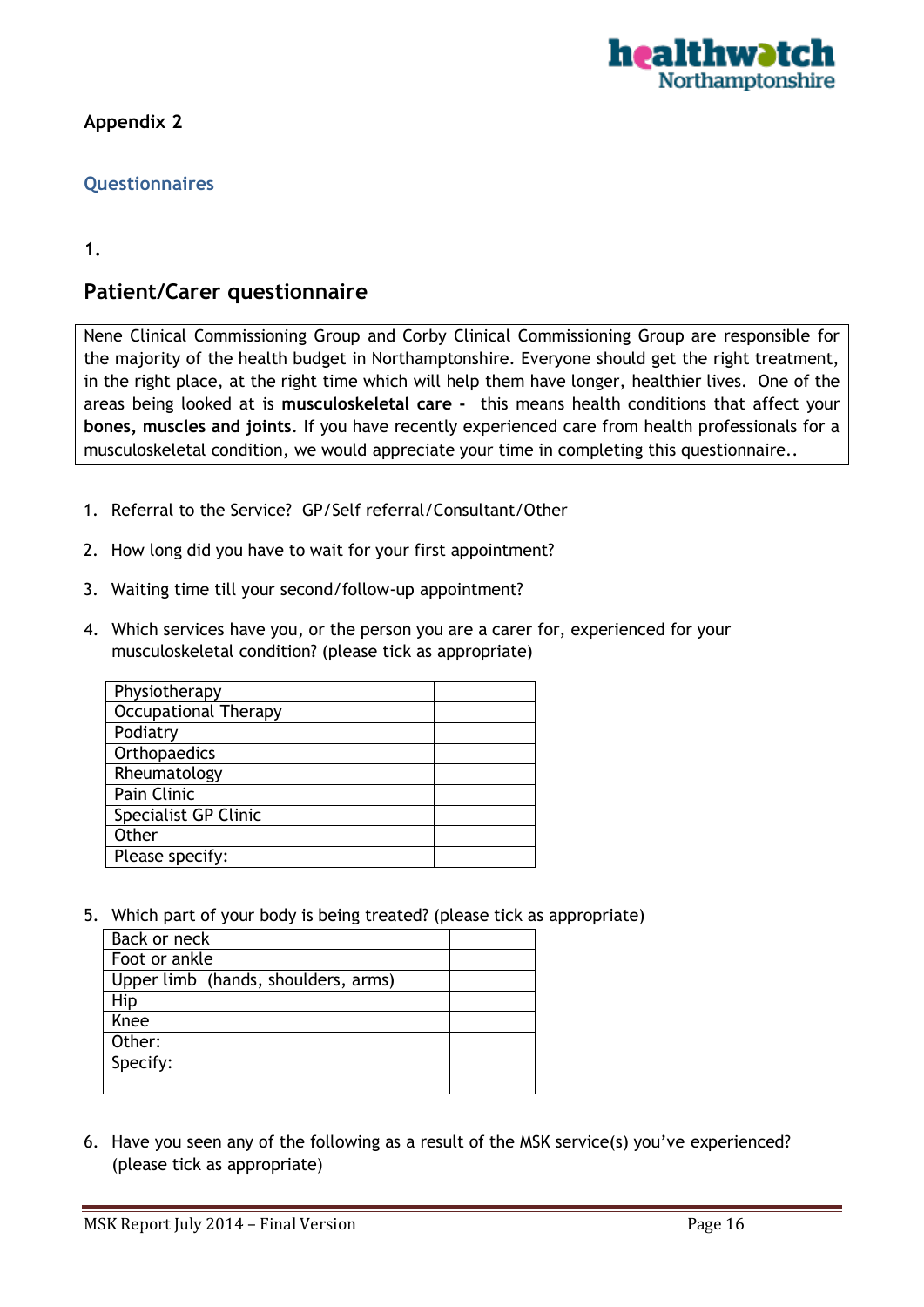

7. Do you feel the person you saw was able to look after your needs?

| Yes             |  |
|-----------------|--|
| No              |  |
| If no, why not? |  |

8. Did you feel able to ask questions about your condition or the treatment suggested?

| Yes |  |
|-----|--|
| N٥  |  |

9. Do you feel you were involved in decisions about your care?

| Yes |  |
|-----|--|
| ٧о  |  |

10. If you raised questions or concerns did you feel listened to by the clinician you saw?

| Yes                       |  |
|---------------------------|--|
|                           |  |
| If no plasse evolain why: |  |

- If no please explain why:
- 11. If you were seen by more than one clinical team (i.e. a different hospital or different clinic), how well did you feel the individual clinics worked together in communicating and working together to care for you?

| Very well      |  |
|----------------|--|
| Well           |  |
| Not well       |  |
| Badly          |  |
| Not applicable |  |
| Comment:       |  |

12. In what ways do you think musculoskeletal care could be improved given your experience?

| <b>n</b> |  |
|----------|--|
| D        |  |
|          |  |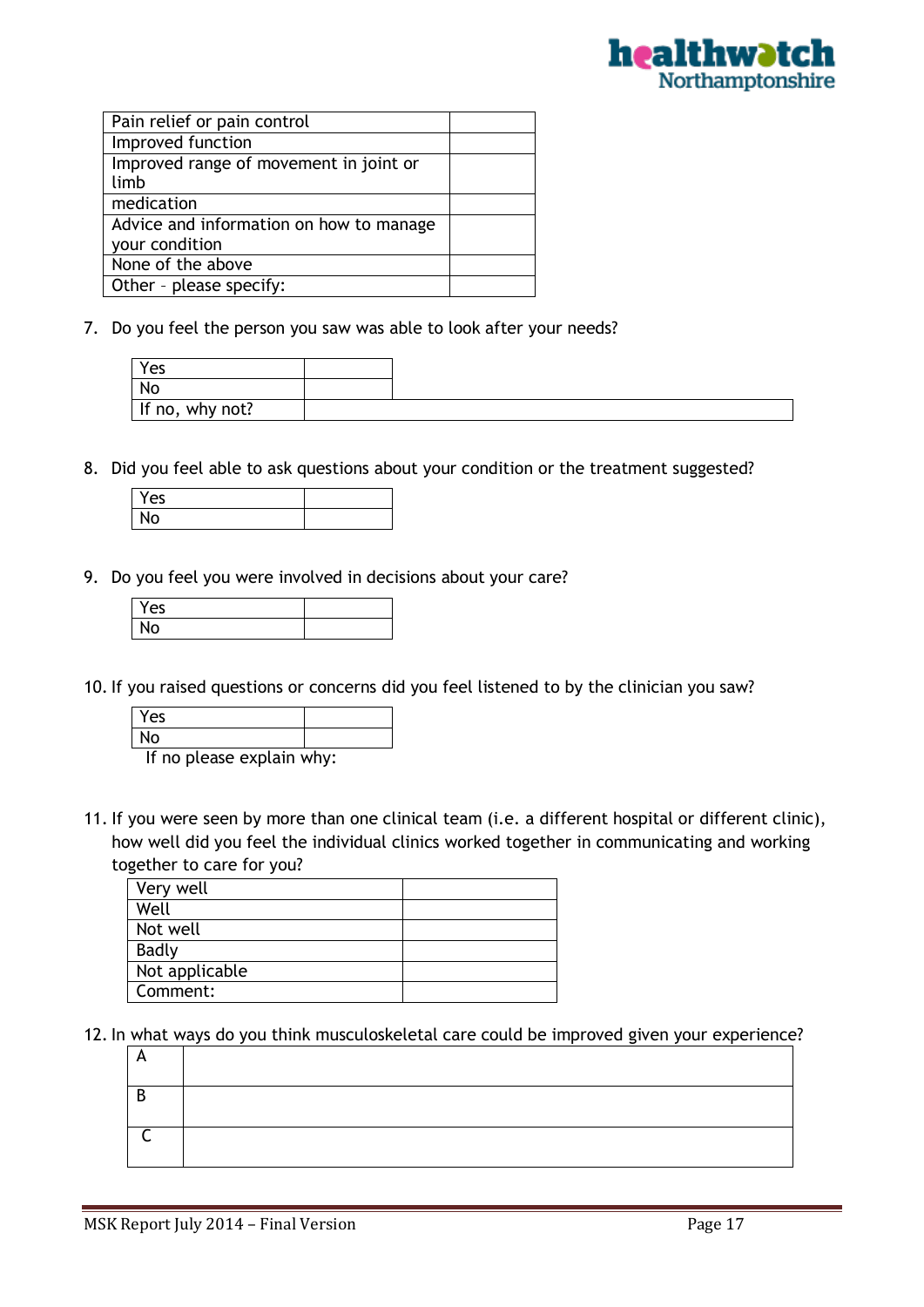

# 13. What 3 things we're doing well

| $\overline{a}$ |  |
|----------------|--|
| <b>D</b><br>◡  |  |
|                |  |

# 14. Any other comments

| Additional Information (delete as applicable)                                                               |  |  |
|-------------------------------------------------------------------------------------------------------------|--|--|
| Male / Female<br>Gender:                                                                                    |  |  |
| Age category:<br>A) 16-35,<br>B) 36-45,<br>$C)$ 46-55,<br>D) 56-65,<br>E) 66-75,<br>F) 76-85,<br>$G) 85+$ : |  |  |
| <b>EMPLOYMENT STATUS:</b>                                                                                   |  |  |
| A) employed and at work,<br>$\bullet$                                                                       |  |  |
| B) on sick leave due to your condition,                                                                     |  |  |
| $\mathsf{C}$ )<br>unemployed,<br>$\bullet$                                                                  |  |  |
| D) retired,<br>$\bullet$                                                                                    |  |  |
| E) Student in full time education                                                                           |  |  |
| F) Full-time carer/mother                                                                                   |  |  |
| Ethnicity: A: White English/European B: Asian origin C: Afro-Caribbean origin<br>D: other                   |  |  |